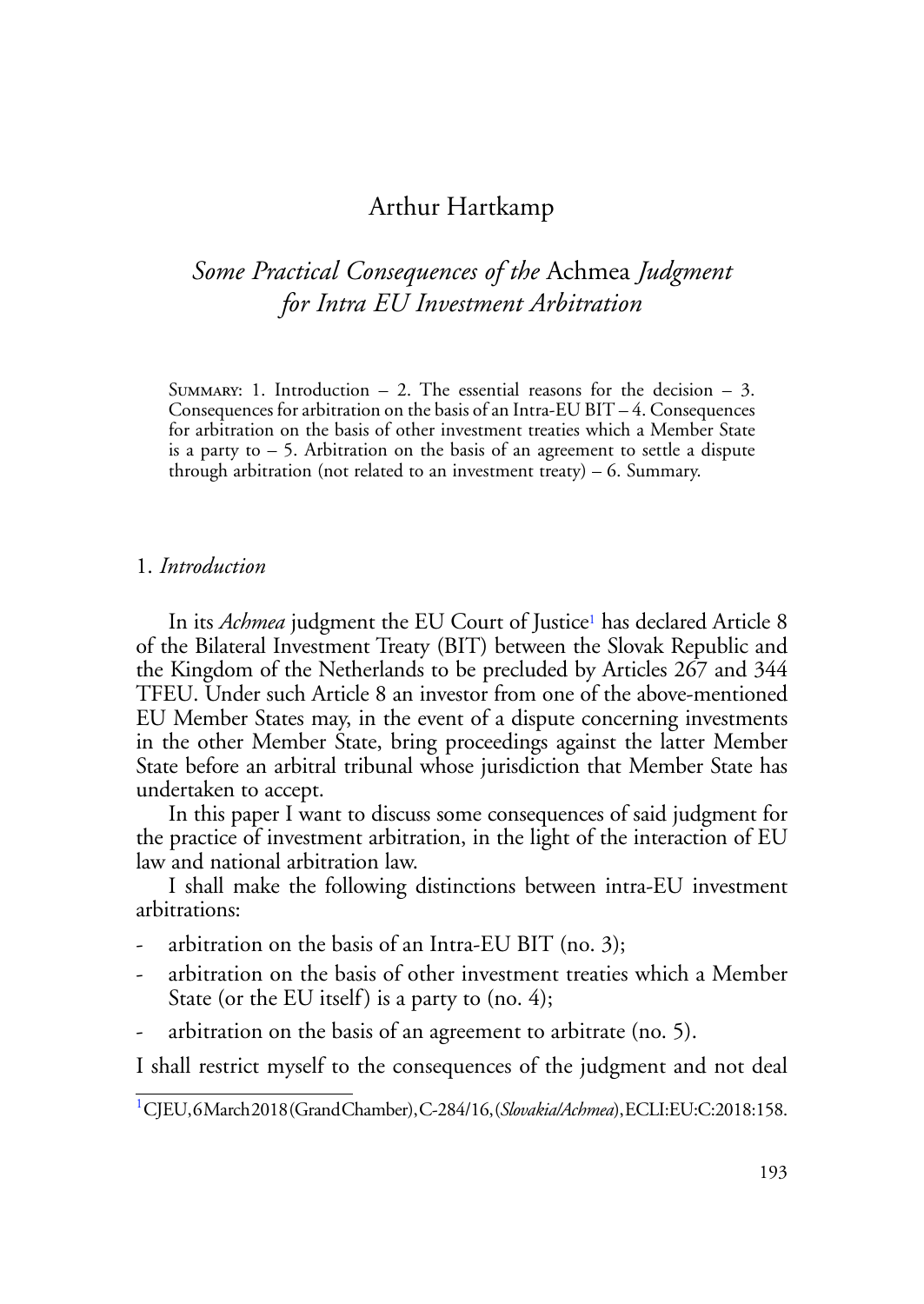with developments leading up to the judgment<sup>2</sup>. The paper reflects my views at the time of the conference; later developments are not discussed<sup>3</sup>.

### 2. *The essential reasons for the decision*

The basic considerations of the CJEU may be summarized as follows:

- *a) An international agreement cannot affect the allocation of powers established by the Treaties or, consequently, the autonomy of the EU legal system. Such principle is enshrined in particular in Article 344 TFEU, under which the Member States undertake not to submit a dispute concerning the interpretation or application of the Treaties to any method of settlement other than those provided for in the Treaties (para. 32).*
- *b) EU law is based on the fundamental premise that each Member State shares with all the other Member States, and recognises that they share with it, a set of common values on which the EU is founded, as stated in Article 2 TEU. That premise implies and justifies the existence of mutual trust between the Member States that those values will be recognised, and therefore that the EU law implementing them will be respected. It is precisely in that context that the Member States are bound to ensure in their respective territories the application of and respect for EU law, by virtue, inter alia, of the principle of sincere cooperation set out in the first subparagraph of Article 4(3) TEU. In particular, the judicial system as thus conceived has as its keystone the preliminary ruling procedure provided for in Article 267 TFEU (paras 34, 37). The arbitral tribunal referred to in Article 8 of the BIT may be called on to interpret or indeed apply EU law, particularly the provisions concerning the fundamental freedoms, including freedom of establishment and free movement of capital (para. 42).*

 $^2$  Regarding EU law and arbitration in general, see M. Cremona, A. Thies & R.A. Wessel (eds), *The European Union and International Dispute Settlement* Oxford, Hart Publishing, 2017.

Later developments include: (i) Communication from the Commission to the European Parliament and the Council, *Protection of intra-EU investment*, COM(2018)547/2; (ii) ICSID Case No. Arb/12/12, *Vattenfall/Germany*, Decision on the *Achmea* Issue, 31 August 2018; (iii) Bundesgerichtshof 31 Oct. 2018, ECLI:DE:BGH:2018:311018BIZB2.15.0 (*Aufhebung Achmea-Urteil*); (iv) *Declaration of the Representatives of the Governments of the Member States on the Legal Consequences of the* Achmea*-Judgment*, Brussels 15 January 2019.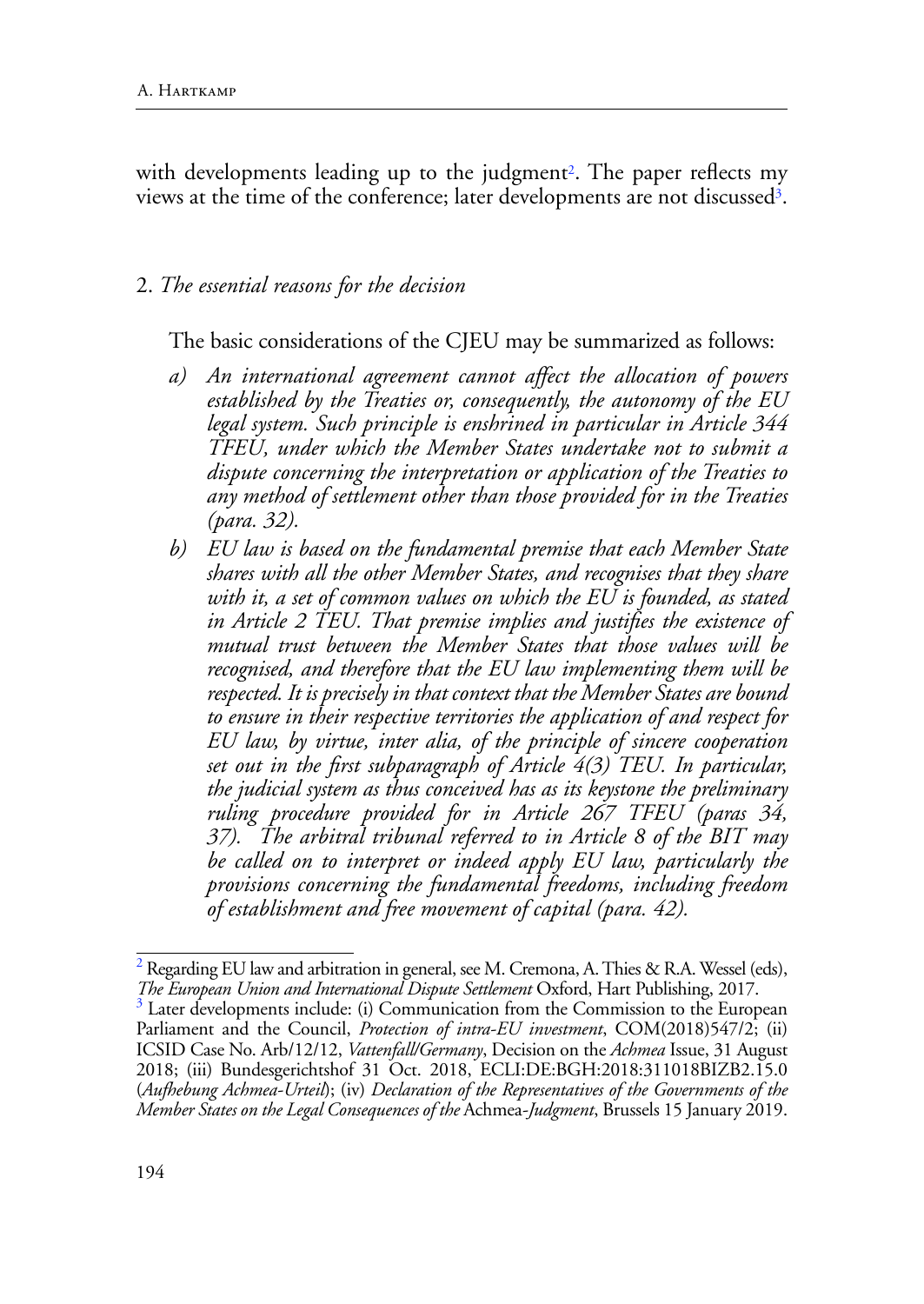- *c) An arbitral tribunal cannot be regarded as a 'court or tribunal of a Member State' within the meaning of Article 267 TFEU, and is not, therefore, entitled to make a reference to the Court for a preliminary ruling (para. 49).*
- *d) There is not a sufficient supervision of the awards of the arbitral tribunal. Firstly, because the tribunal itself may establish its seat and, consequently, the law applicable to that supervision and the court called upon to exercise it. Secondly, because such judicial review can be exercised by that court only to the extent permitted by national law. In the case at issue (where German law is applicable), paragraph 1059(2) of the Code of Civil Procedure provides only for limited review, concerning in particular the validity of the arbitration agreement under the applicable law and the consistency with public policy of the recognition or enforcement of the arbitral award (para. 53).*
- *e) Consequently, by concluding the BIT, the Member States parties to it established a mechanism for settling disputes between an investor and a Member State which could prevent those disputes from being resolved in a manner that ensures the full effectiveness of EU law, even though they might concern the interpretation or application of the same law. This is precluded by Articles 267 and 344 TFEU (paras. 56, 60).*

### 3. *Consequences for arbitration on the basis of an Intra-EU BIT*

When we consider the consequences of the afore-mentioned judgment for arbitral proceedings and awards, we should distinguish between proceedings that were concluded at the date of the judgment, proceedings that were still pending at that date and proceedings that were commenced after that date.

### 3.1. *Annulment of the basis of a pending or concluded arbitration?*

In my view, the judgment should be interpreted in the sense that it does not entail the groundlessness of an arbitration that was commenced before the date of the judgment at issue, and consequently procedural acts effected (including awards rendered) before that date should not be considered to be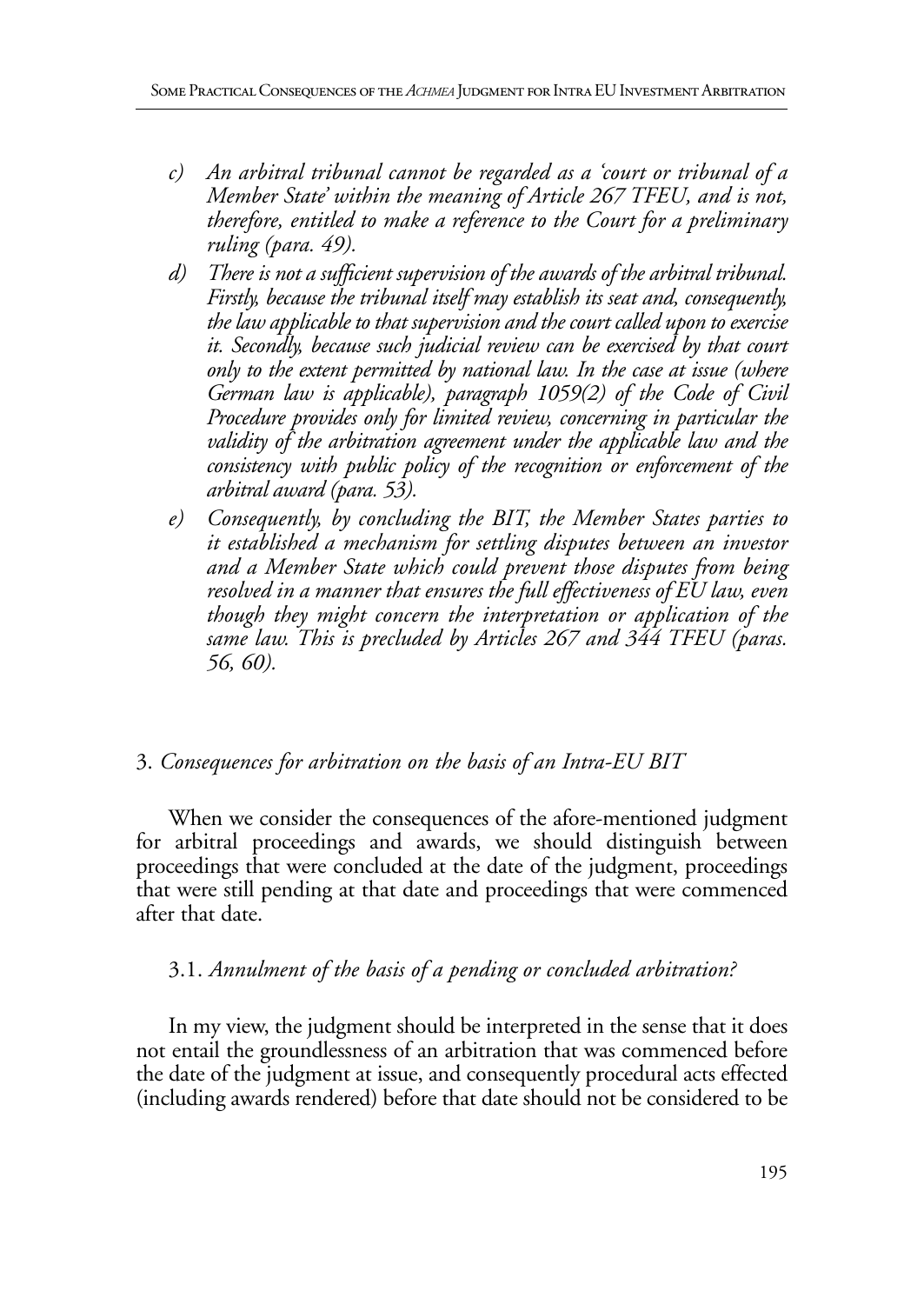retroactively deprived of their legal basis and thus possibly of their validity. New national legislation would normally include transitory provisions of law protecting legal acts, including procedural acts, performed before its entry into effect from such a drastic interference by the new legal norm. In the context of EU law the same result may be reached by considering the nature of the TFEU provisions breached by the BIT. Such articles (267 and 344 TFEU) should not be interpreted as directly affecting the validity or the contents of a legal act in private law, e.g. an arbitration agreement. It is possible to construe the basis of an investment arbitration based on a BIT differently from the concept of an arbitral agreement in private law, by arguing that it is the BIT that grants the investor the right to bring its claim before an arbitral tribunal and imposes on the host state the obligation to accept that option. However, even according to that interpretation the situation created by the institution of the arbitral proceedings resembles the 'normal' contractual arbitration to such an extent that, in my view, it would be reasonable and preferable to choose an interpretation of the relevant legal provisions that protects the validity of legal acts performed before the *Achmea* judgment was rendered, especially if we take into account the dire consequences of the opposing view.

### 3.2 *Jurisdiction of arbitrators*

Does the judgment at issue terminate or preclude the jurisdiction of an arbitral investment tribunal? Jurisdiction is lacking not only in the absence of a valid arbitration agreement, but in general in the absence of «powers that are permissible under the law applicable to the arbitration agreement and under the lex arbitri $\mathbf{v}^4$ . It could be argued that the jurisdiction is affected by the *Achmea* judgment. On the other hand, unlike a State court an arbitral tribunal is not bound by a judgment of the CJEU. If a Member State invokes lack of jurisdiction the tribunal will act wisely by suspending the proceedings and awaiting the decision of the State court when seized of the matter at the request of the interested party. If the tribunal were to fear that an award might encounter difficulties in the execution phase, it may, depending on the circumstances, refrain from rendering an award which would not be easily enforceable.

<sup>&</sup>lt;sup>4</sup> N. Blackaby, C. Partasides, A. Redfern & M. Hunter, *Redfern and Hunter on International Arbitration*, Oxford, Oxford University Press, 2015/5.110.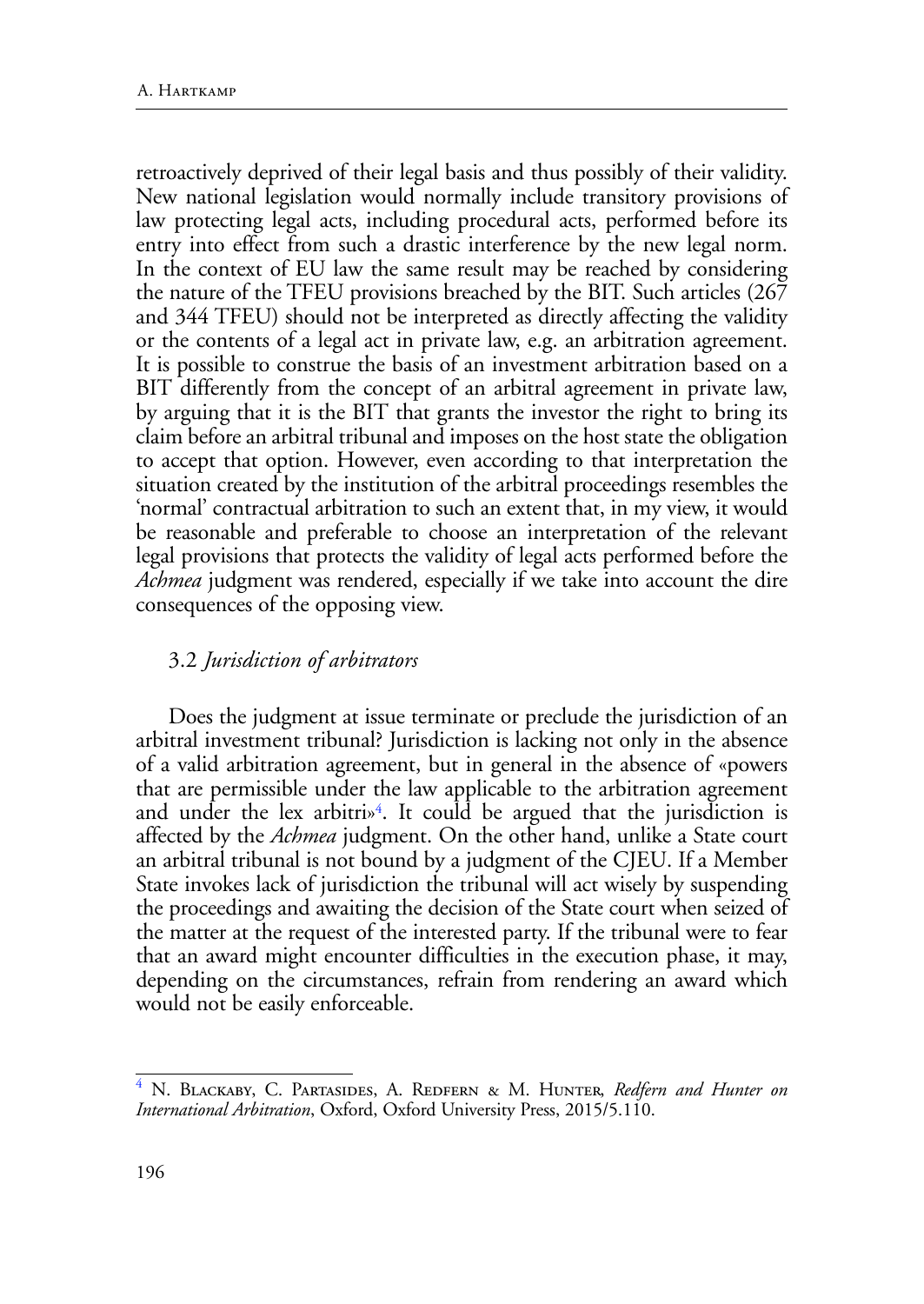### 3.3. *Is the award annullable?*

In the *Achmea* proceedings the tribunal had chosen Frankfurt as the seat of the arbitration, meaning that German law was the law applicable to the arbitration. According to German law (§ 1059 para. 1 sub a and para. 2 sub b *Zivilprozessordnung*) the two relevant grounds for annulment were invalidity of the arbitration agreement or the situation where execution of the award would lead to a result contrary to public policy. The same rules apply in many countries (e.g. art. 1052 and 1065 of the Dutch Code of Civil Procedure).

In arbitration, where public policy meets EU law two issues must be distinguished. Already a good while ago the question has arisen whether an arbitral award must be annulled as being contrary to public policy where the arbitrators have failed to apply or have incorrectly applied a rule of EU law<sup>5</sup>. The CJEU held that this is only the case where the rule breached by the award concerns public policy<sup>6</sup> or where the court's domestic rules of procedure require it to grant an application for annulment founded on the failure to observe national public policy rules<sup>7</sup>.

Such ground for contrast with public policy is not at stake here. In the *Achmea* judgment a provision of a BIT is considered incompatible with art. 267 and 344 TFEU, because an arbitral tribunal may incorrectly apply EU law without adequate supervision of a public court (a national court or the CJEU following a reference). The referring court (the *Bundesgerichtshof*) had held that the supervision provided by German law was, in fact, adequate due to the CJEU's judgment in Eco Swiss:

«it is in the interest of efficient arbitration proceedings that review of arbitration awards should be limited in scope and that annulment of or refusal to recognise an award should be possible only in exceptional circumstances».

According to the *Bundesgerichtshof*, § 1059 *Zivilprozessordnung*, with

<sup>5</sup> CJEU, 1 June 1999, C-126/97, *Eco Swiss/Benetton*. <sup>6</sup>

E.g. art. 101 TFEU, which according to *Manfredi* (C-295-298/04) and *T-Mobile*  (C-8/08) is a rule of public policy. It has been argued that the same applies to the treaty rules on State aid, which is important because investments more often than not go hand in hand with breaching such rules. See E. Paasivirta, *European Union and Dispute Settlement*: *Managing Proliferation and Fragmentation*, in *The European Union and International Dispute Settlement*, p. 30 ff., pp. 40-43.

See e.g. *Eco Swiss* (relating to the predecessor of art. 101 TFEU) and *Asturcom* (C-40/08) relating to unfair contract clauses.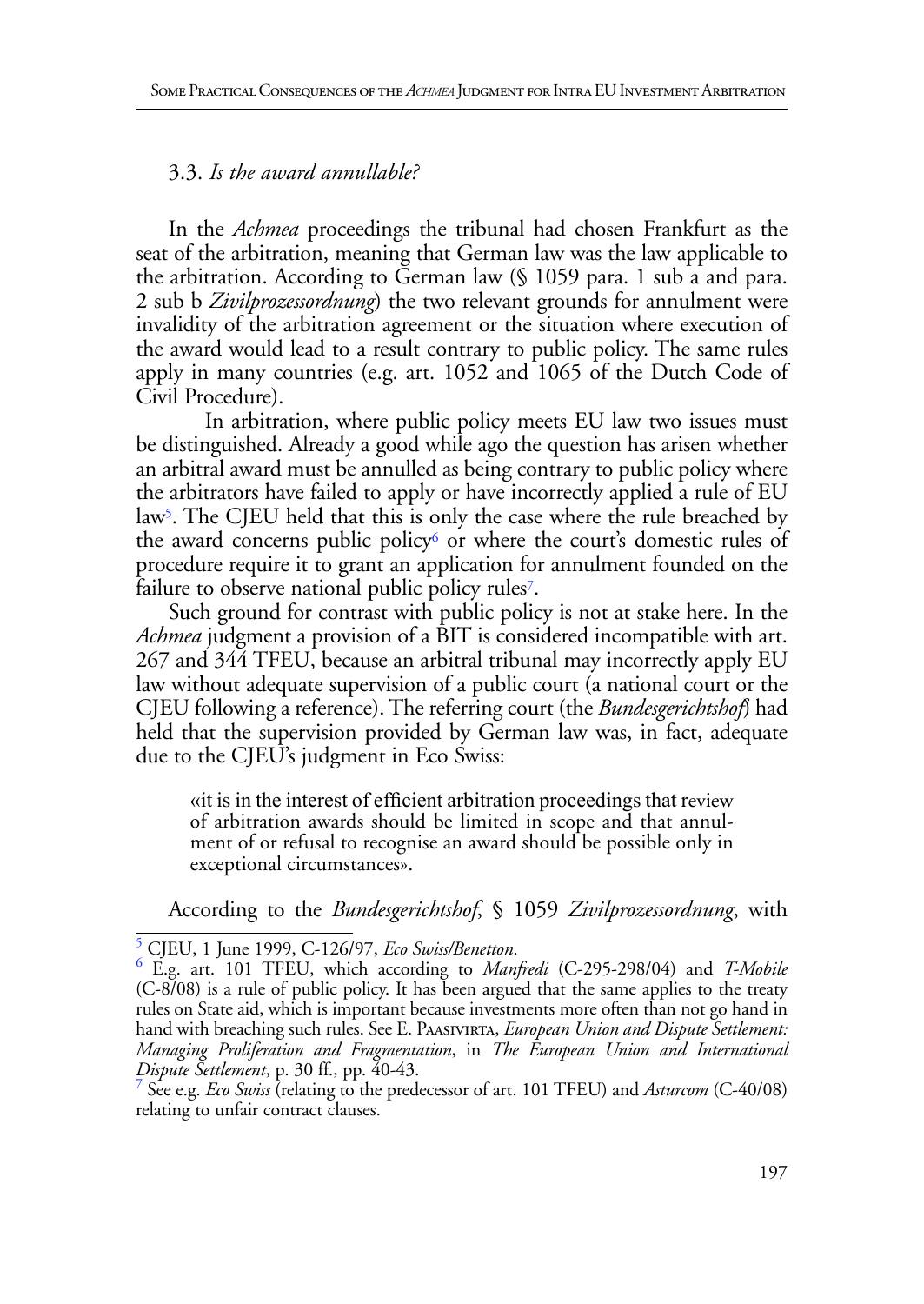its reference to public policy, was adequate for that purpose, but on this point the CJEU disagreed. The CJEU (paras 54 and 55, see no. 5 *infra*) clarified that its previous holding concerned commercial arbitration, which originates in the freely expressed wishes of the parties, but that the situation is different for arbitration deriving from a treaty, for which the limited supervision of German law is insufficient.

So the question posed in this section relating to the annullability of the award is not whether the ground 'inconsistency with public policy' can be used on the basis of an incorrect application by the tribunal of an important rule of EU law (which is not at stake in the case at hand), but whether the treaty article on which the arbitration is founded is incompatible with articles 267 and 344 TFEU. I believe this question should be answered in the negative. Again, the TFEU provisions need not be interpreted as directly affecting the validity or the contents of a legal act in private law and do not provide grounds for annullability. Consequently, the outcome depends on national law. Modern legal systems tend to be reluctant to invalidate arbitral awards. If the mere breach of a rule of EU law in an award does not suffice for its invalidation, the same should apply where the basis of an award is problematic for the reasons explained in the *Achmea* judgment.

#### 3.4. *Transitory law; res judicata*

If, contrary to what was said in 3.1 above, a new rule of national law entailed the invalidity or annullability of a legal act performed before its entry into force, transitory law would have to deal with such problem. National legislators that take their task seriously are normally mindful and act accordingly. In my country we have several provisions of transitory law respecting the existing rules governing proceedings and jurisdiction<sup>8</sup>. The *Achmea* judgment does not contain such rules and the temporary effect of the judgment is not subject to any limitation<sup>9</sup>. Perhaps the CJEU will find an opportunity to remedy this lacuna in future cases<sup>10</sup>. If not, we must seriously consider the possibility that the judgment may impact on the jurisdiction of arbitral tribunals and the validity of awards rendered before

<sup>&</sup>lt;sup>8</sup> Art. 27, 66 and 74 Overgangswet Nieuw BW. These provisions have been drafted with a view to the entry into force of the New Civil Code but they are also applied beyond that scope. <sup>9</sup> In remarkable contrast to the investment treaties which normally extend their protection to investments made before their termination.

<sup>&</sup>lt;sup>10</sup> According to *Barber* (C-262/88, para. 41) a restriction of that kind may be permitted only by the Court in the actual judgment ruling on the interpretation requested.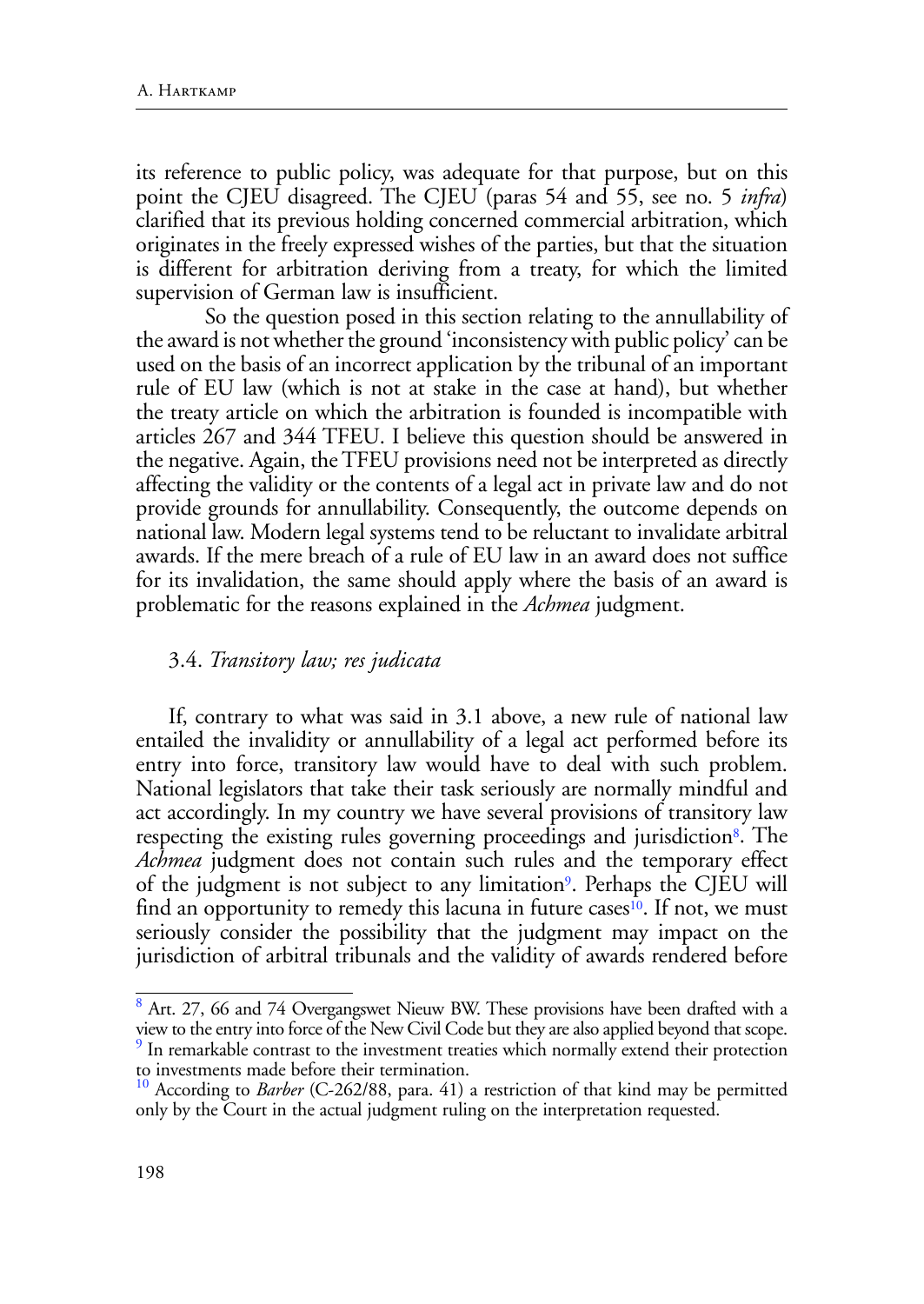the judgment was issued. In that case the outcome will be dependent on the application and interpretation of national rules, including transitory law, controlled by the principles of equivalence and effectiveness. According to existing case law, the principle of effectiveness does not require, as a general rule, a national court to refrain from applying domestic rules of procedure to examine a judicial decision (including an arbitral award) that has become final and rescind it if it is found to be contrary to EU law<sup>11</sup>.

### 3.5. *Is the award enforceable?*

If enforcement is sought in a EU Member State, the court seised will have to check – as Regulation 1215/2012 is not applicable to arbitration – its domestic law or Treaty law, in particular the 1958 New York Convention, for the existence of grounds for refusal. The most relevant ground in this respect is contrast with public policy<sup>12</sup>. This ground would oppose enforceability of an award that was found to have breached a rule of EU law applicable to the dispute relating to public policy or, perhaps, to a value of comparable significance. Would that ground also be applicable if enforcement is sought of an award based on a BIT covered by the *Achmea* judgment, where the contents of the award in itself do not violate EU law but the award is based on a rule of EU Treaty law containing a prohibition to submit the dispute to arbitration? In my view, this would be an undesirable extension of the scope of the concept of public policy, but at the same time it must be acknowledged that a development in that direction is not impossible. Of course, the matter is only relevant for enforcements sought within EU Member States, and even then, as the application of public policy is dependent on the circumstances of the case, it is possible that the public policy aspect will lose its interest to the extent that the case is less closely connected with the law of the Member State (including EU law).

<sup>&</sup>lt;sup>11</sup> See A.S. HARTKAMP, *European Law and National Private Law*, Intersentia, 2016, paras 2.3.2.5 and 2.3.2.6, quoting inter alia *Eco Swiss*, C-126/97; *Kapferer*, C-234/04; *Pizzarotti*, C-213/13; and *Asturcom*, C-40/08.<br><sup>12</sup> See, apart from domestic laws, art. V (2) New York Convention and art. art. 17 I and

art. 36 Uncitral Model Law.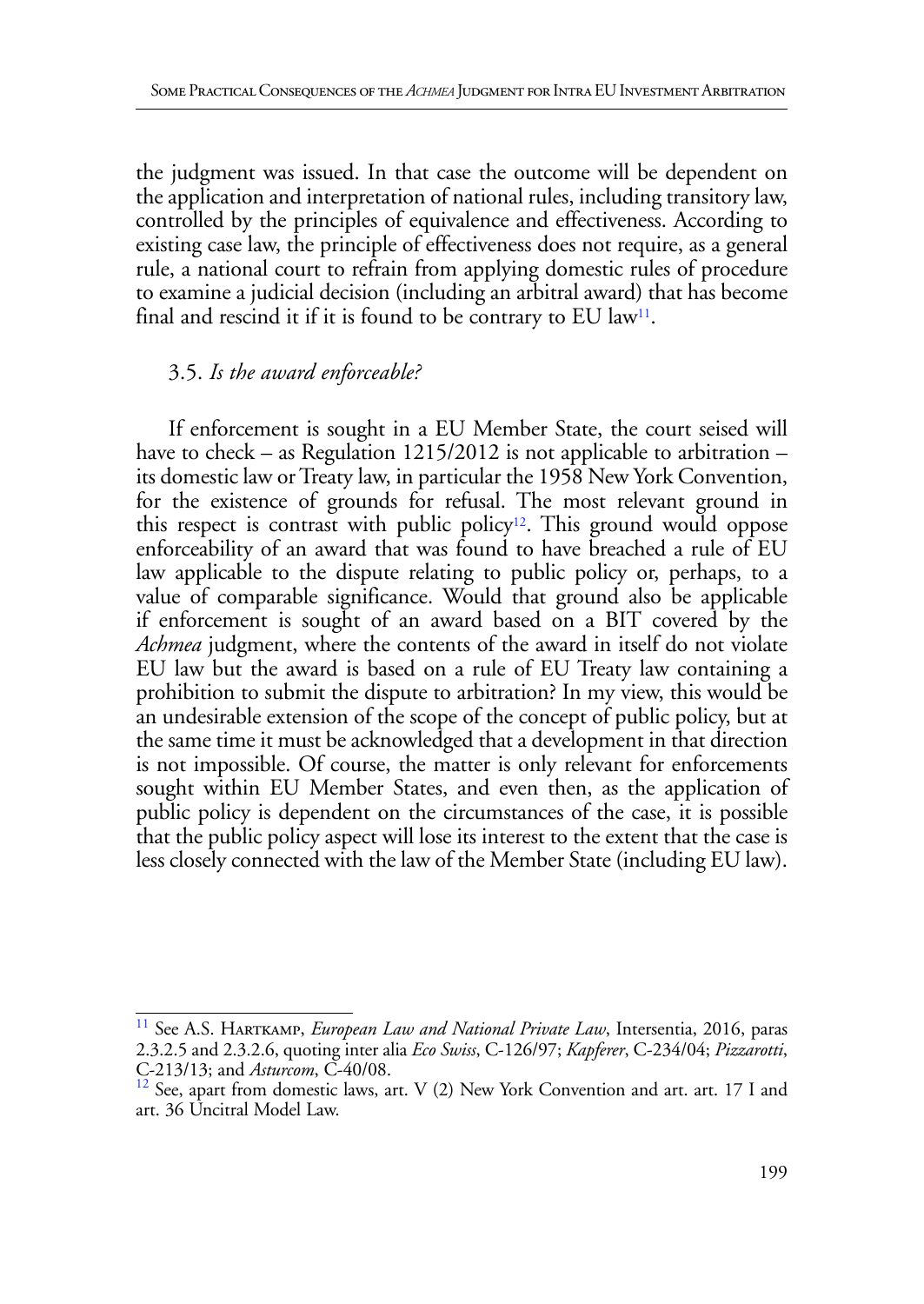4. *Consequences for arbitration on the basis of other investment treaties which a Member State is a party to*

#### 4.1. *Arbitration on the basis of an Extra-EU BI*

Is the reasoning of *Achmea* valid for a bilateral investment treaty between an EU Member State and a third country? In such cases, too, it is possible that EU law is applicable to the dispute irrespective of whether the investor is based in the Member State or in the third country. In both cases the tribunal may have its seat in a Member State whose courts only have a limited supervision of the arbitral award. However, other considerations mentioned in § 2 above do not apply, in particular the premise that both states parties to the investment treaty have breached their obligations, contained in the EU Treaties, to respect the EU legal order and the common values on which it is founded. It is my belief that this reason would suffice to show that the *Achmea* reasoning does not hold good for extra-EU BITs, but there are also further reasons.

Firstly, transposing the outcome of the judgment to extra-EU BITs would lead to arbitrary results. The prejudicial consequences of that judgment for investment arbitration would apply if the Member State were the defendant in the arbitration, but not if the third country were the defendant, meaning that the EU-based investors would be protected, but not investors based in the other countries. At least, in the most common case, that is where the defendant is the host State. If, on the contrary, the arbitration were brought against the investor (e.g. in case of alleged breach of contract by the investor), the consequences of *Achmea* would occur only if the investor is EU-based, not if the same is domiciled in a third country.

Secondly, in regulation 1219/2012 the EU has taken the stance that extra-EU BITs may continue existing and even enter into force until a bilateral investment treaty between the EU and the respective third country will be concluded<sup>13</sup>. Of course, the Court of Justice may examine the

Regulation (EU) No 1219/2012 of the European Parliament and of the Council of 12 December 2012 establishing transitional arrangements for bilateral investment agreements between Member States and third countries. The idea on which the regulation is based is that since the Lisbon Treaty foreign direct investment as a part of the common commercial policy falls under the (exclusive or shared) competence of the EU (art. 3 para. 1 sub e, art. 207 VWEU), so that the Member States are no longer competent to conclude treaties by themselves and all existing treaties must be replaced by EU-wide investment treaties. See on this problem of competences Opinion 2/15 on the Free Trade Agreement with Singapore, paras. 78, 238 ff, 285 ff. Investment treaties concluded with a third country before its accession to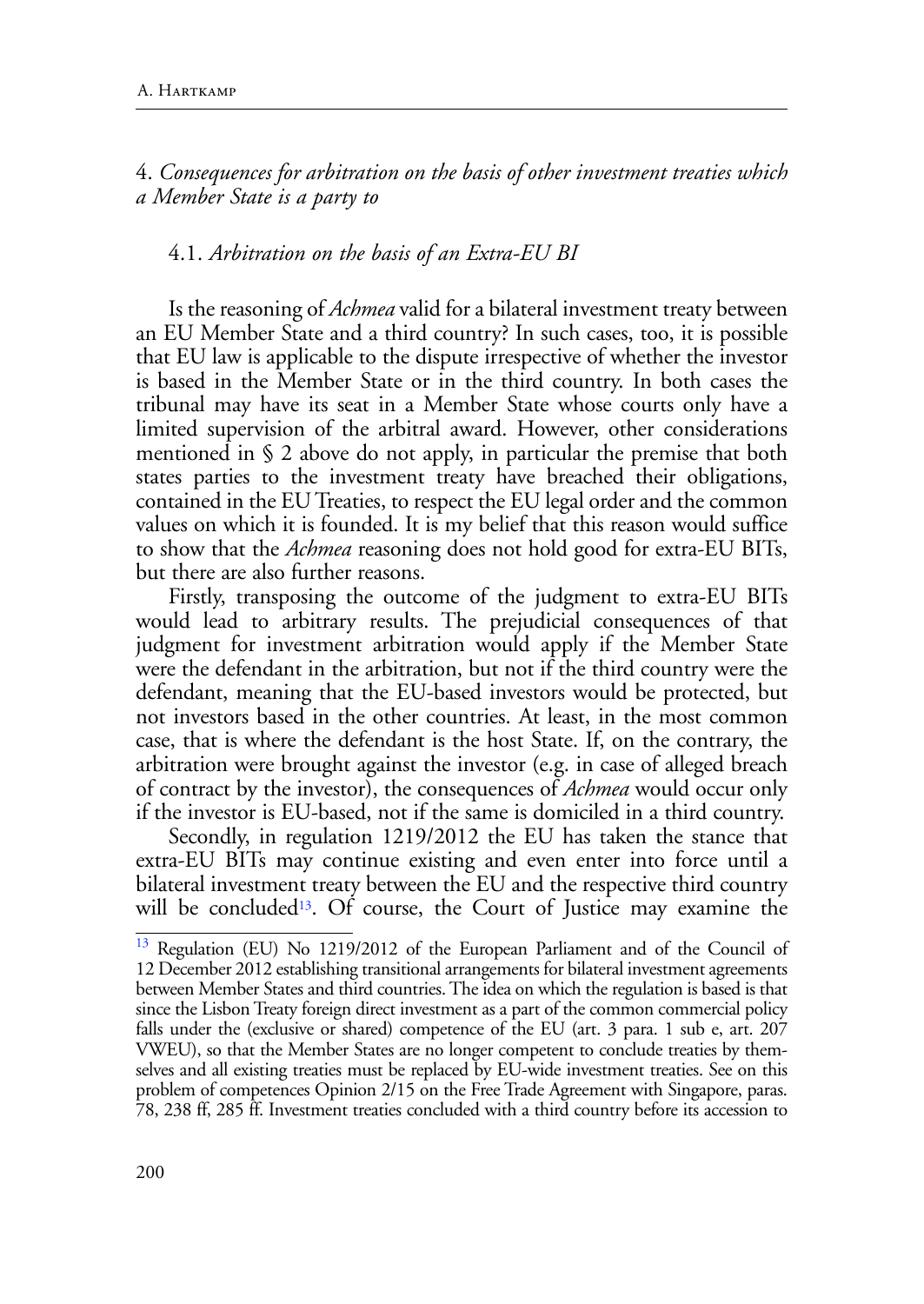validity of this regulation, but in my view investors, member states and third countries may derive from the regulation the justified reliance that the BITs will not be declared entirely or partly incompatible with EU law, insofar as that would negatively affect them.

4.2. *Arbitration on the basis of a multilateral investment treaty which the EU and one or more Member States are a party to*

*a) The European Energy Charter (ECT).* The ECT is a Treaty relating to (inter alia) investments in the energy sector concluded in 1994 between the EU, all its Member States and a number of other European (and neighbouring) States. In its preparation the EU played a leading role. It would seem to me that *Achmea* should not impact upon investment arbitrations between (investors in) Member States and third countries, on the same grounds as set out in no. 4.1 above. Moreover, I doubt whether that impact should be accepted for arbitrations between Member States. The Commission has not opposed the ECT, on the contrary, the EU as a whole has actively promoted its creation. In that light it would be odd to invalidate a significant part of the Treaty. Renegotiation would be a more elegant way forward.

*b) Other Treaties.* The EU is seeking to conclude new trade agreements with several countries, including Canada, Vietnam and Singapore<sup>14</sup>, setting forth provisions on investment protection and arbitration. It is envisaged that arbitration will be replaced by a new multilateral investment court<sup>15</sup>. From the perspective of the *Achmea* judgment it is clear that such a court in itself does not solve all problems. For that to be achieved the new court must be integrated in one way or another in the EU legal order, preferably by means of the possibility of a reference procedure following the example of art. 267 TFEU16.

the EU are protected by art. 351 TFEU, but the state concerned shall take all appropriate steps to eliminate incompatibilities with EU law. See the judgments C-205/06 (*Commission/ Austria*), C-249/06 (*Commission/Sweden), C-118/07 (Commission/Finland).* 14 For the treaty with Singapore see the previous footnote. Opinion 2/15 concerns compe-

tence, not compatibility of the treaty provisions with EU law.

<sup>&</sup>lt;sup>15</sup> An CJEU Opinion (1/17) on the proposals for CETA is expected in the beginning of 2019.<br><sup>16</sup> In the association agreement with Ukraine (L 2014, 161/4) this model is followed for the arbitration panels charged with disputes under art. 322.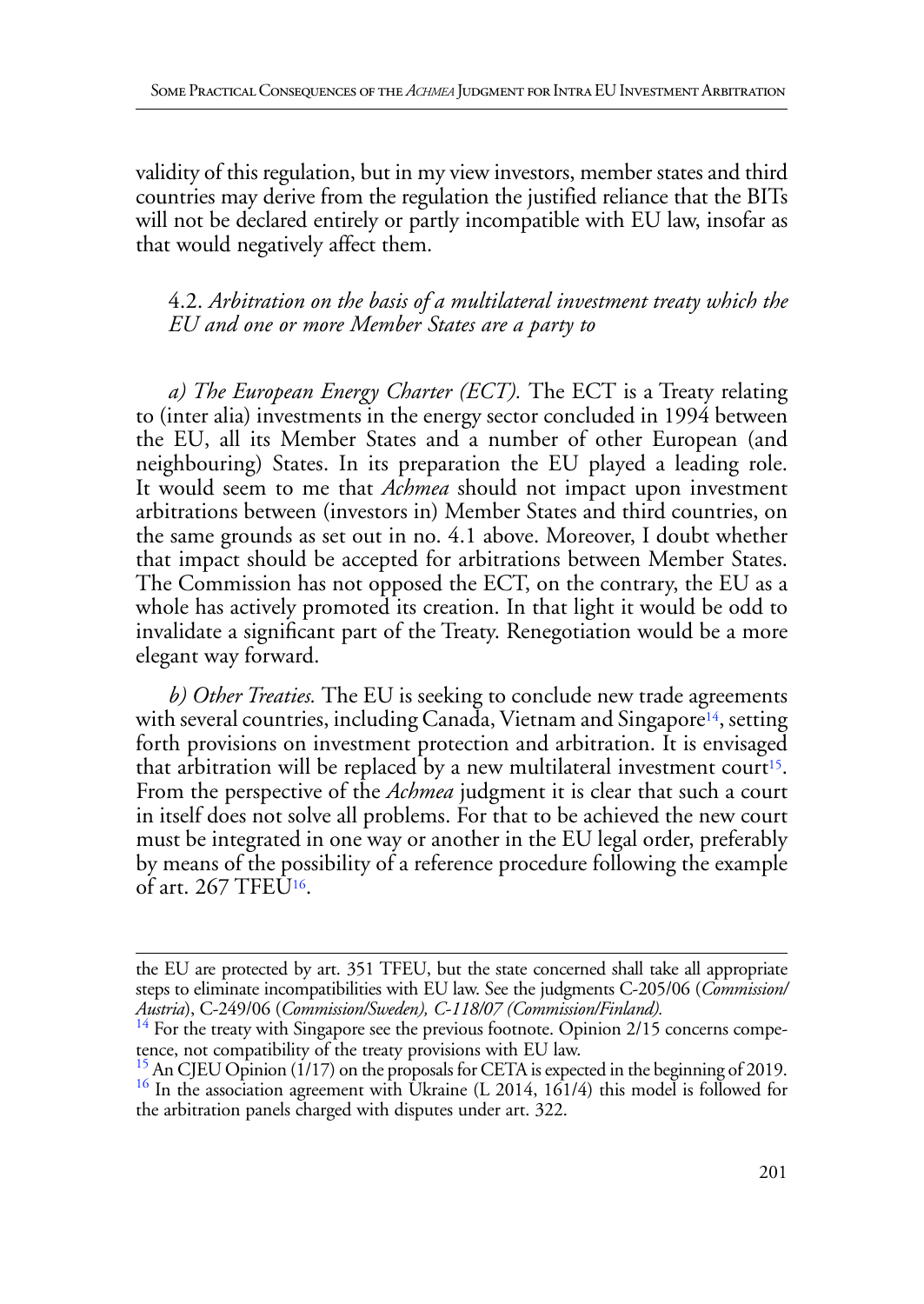4.3 *Arbitration based on the Convention on the Settlement of Investment Disputes between States and Nationals of Other States (ICSID)*

This Treaty, ratified by 153 countries, was concluded in 1965 under the auspices of the World Bank. It is not an investment treaty obliging contracting states to arbitration, but it creates an institution acting as registry in international investment arbitrations and it regulates a number of effects of awards based on the treaty regulations. The role of national courts as to the supervision of awards is entirely eliminated: there is no appeal for annulment of an award (that is taken care of by ad hoc committees of ICSID itself<sup>17</sup>). Another rigorous rule relates to recognition and enforcement: each contracting state shall recognize an award rendered pursuant to the ICSID convention as binding and enforce the pecuniary obligations imposed by that award within its territories as if it were a final judgment of a court in that state<sup>18</sup>.

ICSID proceedings are often followed in arbitrations based on BITs, which may designate ICSID as registry or may allow investors to choose ICSID. In both cases, if an intra-EU BIT is concerned, the *Achmea*  judgment appears to be applicable, because the Member State accepting the BIT has breached its obligations under art. 267 and 344 TFEU. It makes no difference that the arbitration is conducted under the procedural rules of a multilateral treaty. In case of an extra-BIT the outcome would be different, see no. 4.1 above*.* 

5. *Arbitration on the basis of an agreement to settle a dispute through arbitration (not related to an investment treaty)*

As is also apparent from the Bundesgerichtshof's referring judgment, some of the reasons why the *Achmea* judgment has surprised many experts are, on the one hand, the expectation that investment disputes are not

«disputes concerning the interpretation or application of the Treaties» (art. 344 TFEU)

and, on the other, the consideration in *Eco Swiss* (para. 35):

 $\frac{17}{18}$  See for the grounds art. 52 ICSID.<br> $\frac{18}{18}$  Art. 54 ICSID.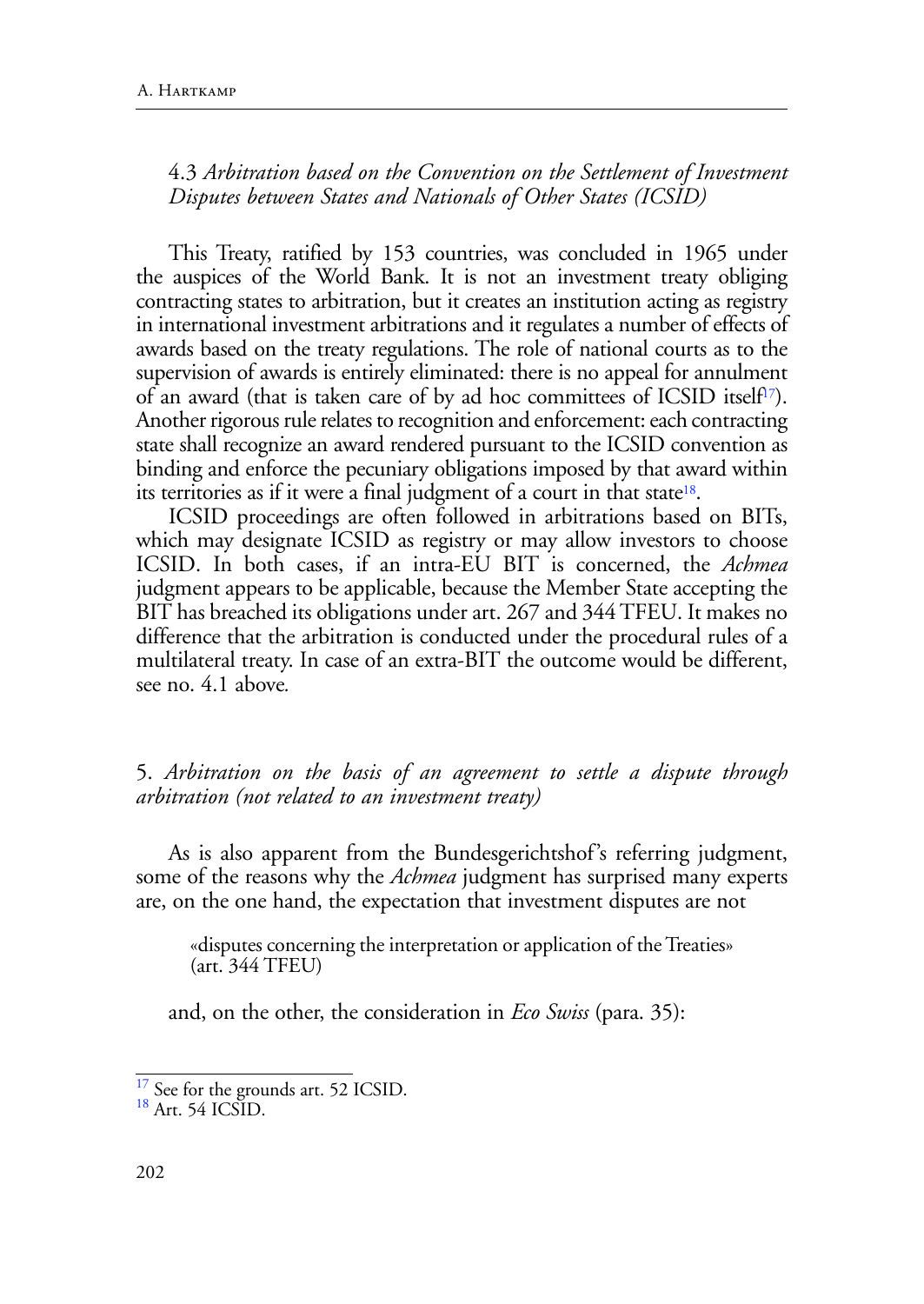«Next, it is in the interest of efficient arbitration proceedings that review of arbitration awards should be limited in scope and that annulment of or refusal to recognise an award should be possible only in exceptional circumstances».

However, as far as *Eco Swiss* is concerned , insufficient attention has been paid to the fact that the CJEU had opened its considerations (para. 32) by noting that it referred to cases where questions of EU law are raised in «an arbitration resorted to by agreement». This part of the sentence is gratefully seized by the *Achmea* court to practice the noble art of distinguishing:

 $\kappa$  54 It is true that, in relation to commercial arbitration, the Court has held that the requirements of efficient arbitration proceedings justify the review of arbitral awards by the courts of the Member States being limited in scope, provided that the fundamental provisions of EU law can be examined in the course of that review and, if necessary, be the subject of a reference to the Court for a preliminary ruling (see, to that effect, judgments of 1 June 1999, *Eco Swiss*, C126/97, EU:C:1999:269, paragraphs 35, 36 and 40, and of 26 October 2006, *Mostaza Claro*, C168/05, EU:C:2006:675, paragraphs 34 to 39).

55 However, arbitration proceedings such as those referred to in Article 8 of the BIT are different from commercial arbitration proceedings. While the latter originate in the freely expressed wishes of the parties, the former derive from a treaty by which Member States agree to remove from the jurisdiction of their own courts, and hence from the system of judicial remedies which the second subparagraph of Article 19(1) TEU requires them to establish in the fields covered by EU law (see, to that effect, judgment of 27 February 2018, *Associação Sindical dos Juízes Portugueses*, C64/16, EU:C:2018:117, paragraph 34), disputes which may concern the application or interpretation of EU law. In those circumstances, the considerations set out in the preceding paragraph relating to commercial arbitration cannot be applied to arbitration proceedings such as those referred to in Article 8 of the BIT».

This raises the question what will be the outcome if an investor and a Member State (host state to the investment) agree in the contract underlying the investment that disputes will be submitted to arbitration: will the Member State breach its obligations under art. 344 TFEU or does the clause constitute a commercial arbitration proceeding as meant in para.